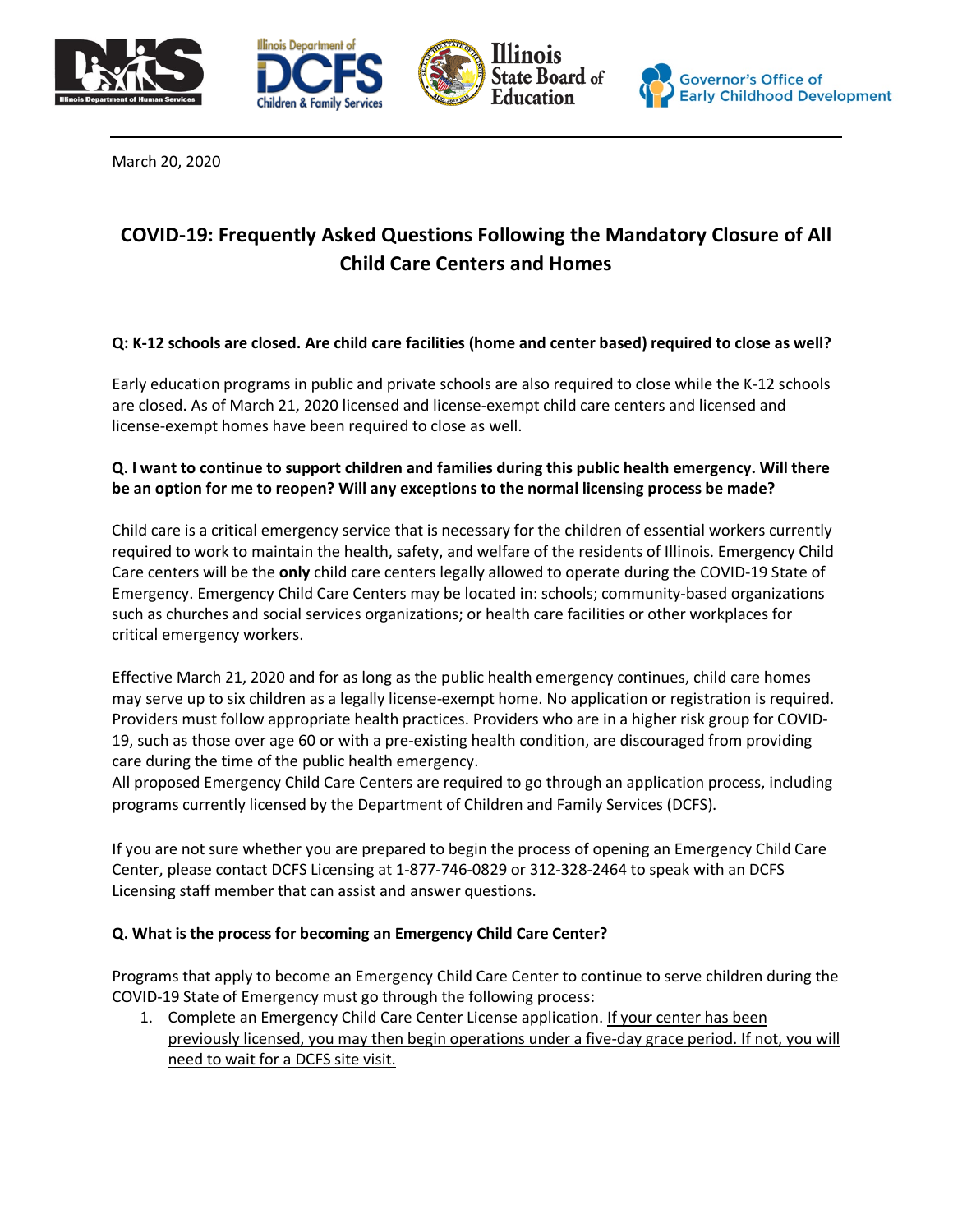- a. Application for an Emergency Child Care License is available at: [https://www2.illinois.gov/sites/OECD/Documents/CFS%20597%20Application%20for%2](https://www2.illinois.gov/sites/OECD/Documents/CFS%20597%20Application%20for%20Child%20Care%20Facility%20License.doc) [0Child%20Care%20Facility%20License.doc](https://www2.illinois.gov/sites/OECD/Documents/CFS%20597%20Application%20for%20Child%20Care%20Facility%20License.doc)
- b. The DCFS Authorization for Backgroud Check for Child Care is available at: [https://www2.illinois.gov/sites/OECD/Documents/CFS%20718-](https://www2.illinois.gov/sites/OECD/Documents/CFS%20718-B%20Authorization%20for%20Background%20Check%20for%20Child%20Care.docx) [B%20Authorization%20for%20Background%20Check%20for%20Child%20Care.docx](https://www2.illinois.gov/sites/OECD/Documents/CFS%20718-B%20Authorization%20for%20Background%20Check%20for%20Child%20Care.docx)
- c. A Quick Reference of Rules for Emergency Child Care Centers can be found: [https://www2.illinois.gov/sites/OECD/Documents/Quick%20Reference%20of%20Rules](https://www2.illinois.gov/sites/OECD/Documents/Quick%20Reference%20of%20Rules%20for%20Emergency%20Child%20Care%20Centers.pdf) [%20for%20Emergency%20Child%20Care%20Centers.pdf](https://www2.illinois.gov/sites/OECD/Documents/Quick%20Reference%20of%20Rules%20for%20Emergency%20Child%20Care%20Centers.pdf)
- d. All completed applications can be submitted to DCFS at [Emergency.Daycare@illinois.gov.](mailto:Emergency.Daycare@illinois.gov)
- 2. Alert the Illinois Network of Child Care Resource & Referral Agencies (INCCRRA) that you will begin operations (phone number and website forthcoming).
- 3. If you are a program serving primarily low-income families and would like to apply for a grant to support operations, connect with one of the following entities:
	- a. For programs who currently have a contract with the City of Chicago's Department of Family and Support Services, contact them.
	- b. For all other programs, contact your local Child Care Resource & Referral Agency.
- 4. Receive contact from DCFS. If you have never operated a licensed or license-exempt child care center at this site before, or if you have operated a licensed or license-exempt child care center at this site and have *not* received a DCFS site visit in the past 12 months, DCFS will conduct a site visit.
- 5. DCFS will recommend a program for approval and will issue an approval letter.
- 6. DCFS will conduct a follow-up visit.

*More specific IDCFS guidance is under development and will be forthcoming.*

# **Q. How long will it take to become an Emergency Child Care Center and resume operation?**

Upon submission of an Emergency Child Care License application, Emergency Child Care Centers may resume operations for the children of critical emergency workers only under a five-day grace period while awaiting emergency license approval from DCFS.

# **Q. If I apply to become an Emergency Child Care Center, how many children can I serve?**

Emergency Child Care Centers that receive this new emergency license can serve 10 or fewer children in one room and may not move children between rooms; this is to help maximize social distancing. Only children of critical emergency workers are eligible to be served in Emergency Child Care Centers.

# **Q. Will all Illinois families be able to receive ongoing child care, or are there qualifications for families who can receive care at an Emergency Child Care Program?**

No, only the children of parents or guardians who are essential workers can receive care at an Emergency Child Care Program. The list of critical emergency workers eligible to access child care through an Emergency Child Care Program is available on the State of Illinois Coronavirus Response website [\(coronavirus.illinois.gov\)](https://www2.illinois.gov/sites/coronavirus/Pages/default.aspx).